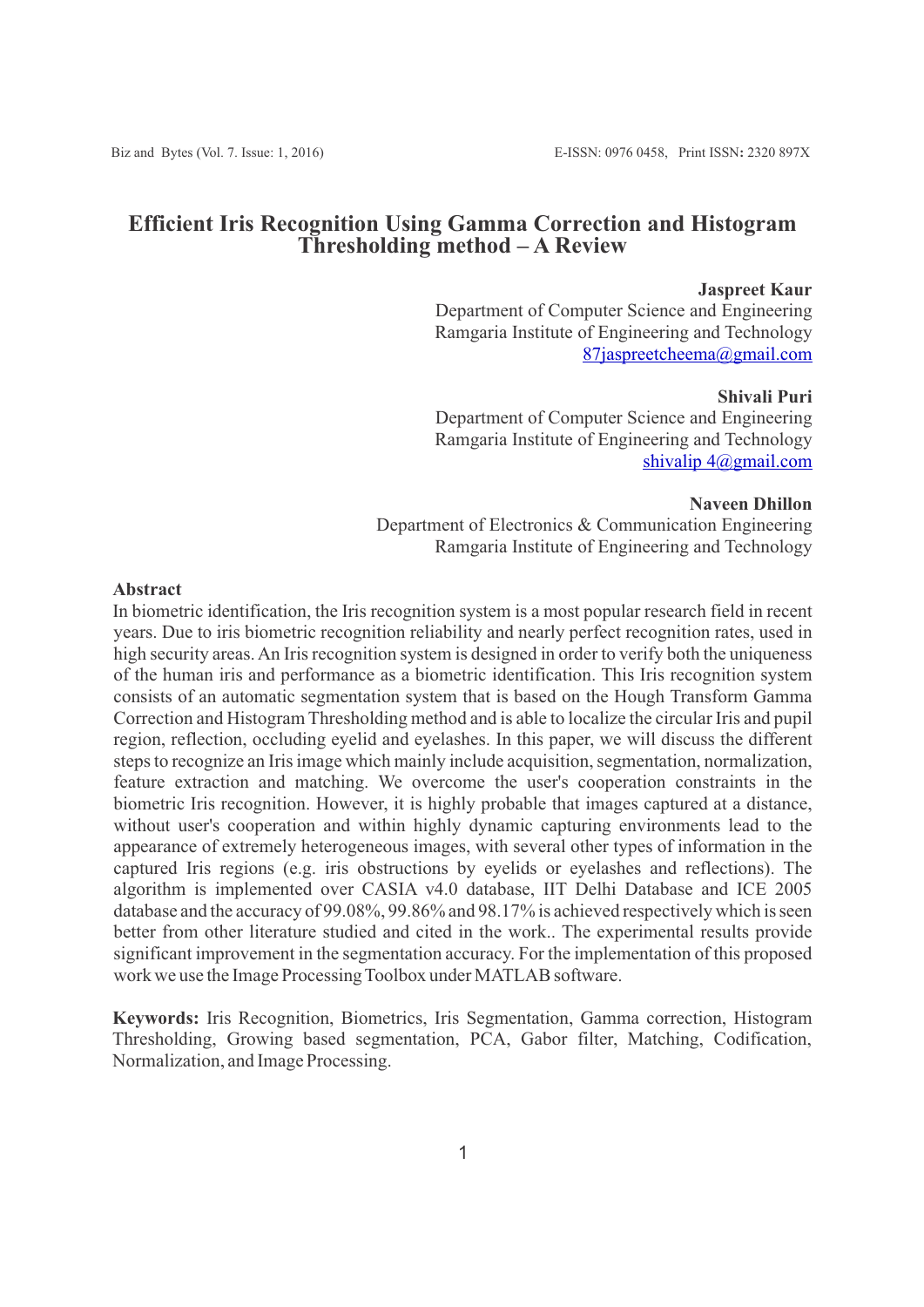#### **Introduction**

Since the beginning of civilization, identifying human beings has been crucial to the fabric of human society. Consequently, person identification is an integral part of the infrastructure needed for diverse business sectors such as finance, health care, transportation, entertainment, law enforcement, security, access control, border control, government, and communication. As our society becomes electronically connected to form one big global community, it has become necessary to carry out reliable person identification often remotely and through automatic means. Surrogate representations of identity such as passwords (prevalent in electronic access control) and cards (prevalent in banking and government applications) no longer suffice. Further, passwords and cards can be shared and thus cannot provide non-repudiation. Biometrics, which refers to automatic identification of people based on their distinctive physiological (e.g., face, fingerprint, iris, retina, hand geometry) and behavioral (e.g., voice, gait) characteristics, should be an essential component of any effective person identification solution because biometric identifiers cannot be shared, misplaced, and they intrinsically represent the individual's identity. Information security is concerned with the assurance of confidentiality, integrity, and availability of information in all forms. There are many tools and techniques that can support the management of information security and systems based on biometrics that have evolved to support some aspects of information security. Biometric systems support the facets of identification/authorization, authentication and non-repudiation in information security.

Biometric systems have many traits among which iris is the newest and gives more prominent result against other kind of biometric system .Securing biometrics databases from being compromised is an important research challenge that must be overcome in order to support widespread use of biometrics based authentication. Much has been reported on attempts to fool biometric sensors with false fingerprints, facial overlays and a myriad of other spoofing approaches. Biometric system based on iris gives more efficient result than compared to others. Iris recognition is the process of recognizing a person by analyzing the random pattern of the iris. The automated method of iris recognition is young than other traits based systemsWe present a general framework for image processing of iris images with a particular view on feature extraction. The method uses the set of geometrical and texture features and based on the information of the complex vessel structure of the retina and sclera. The feature extraction contains the image preprocessing, locating and segmentation of the region of interest (ROI). The image processing of ROI and the feature extraction are preceded, and then the feature vector is determined for the human recognition and ophthalmology diagnosis. In the proposed method we implement "Iris Recognition using Hough's Transform Gamma correction and Histogram Thresholding."

Iris recognition systems are divided into four blocks, iris segmentation, iris normalization, and feature extraction and matching. Iris segmentation separates an iris region from the entire captured eye image. Iris normalization fixes the dimensions of segmented iris region to allow for accurate comparisons. Feature extraction draws out the biometric templates from normalized image and matches this template with reference templates. The performance of an iris system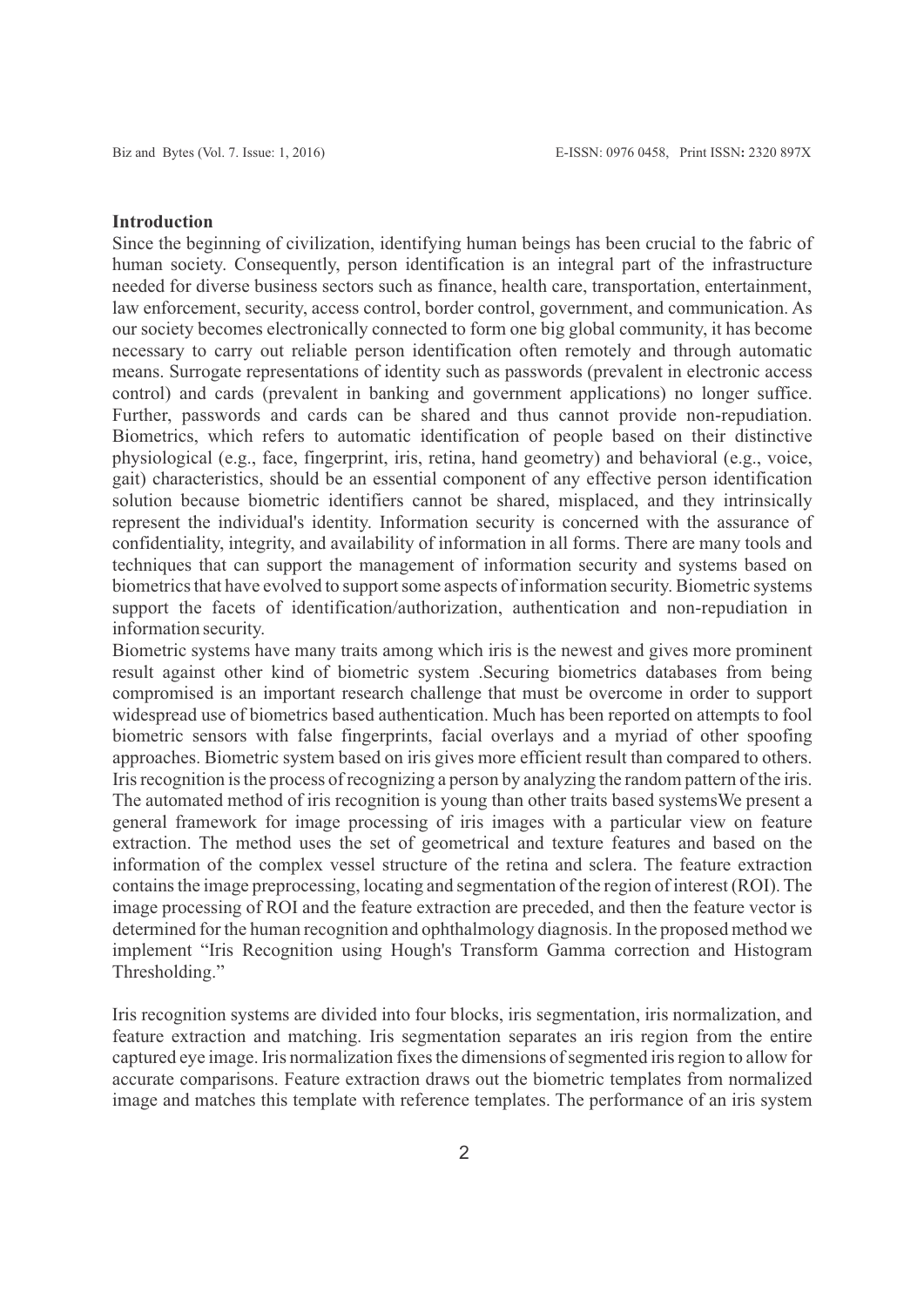closely depends on the precision of the iris segmentation. The existing methods assume that pupil is always central to an iris; hence both pupil and iris share a central point. This inaccurate assumptions results in wrong a segmentation of an iris region. The upper and the lower parts of the outer iris boundary are generally obstructed by eyelids and eyelashes, this provides problems during segmentation. These eyelids and eyelashes act as noise which needs to be eliminated to achieve optimum segmentation results.

 In order to improve the effectiveness of iris recognition for biometric recognition, the Hough transform using Histogram thresholding the gamma correction method is proposed. Daugman [2] makes use of an integro-differential operator for locating the circular iris and pupil regions, and also the arcs of the upper and lower eyelids. The operator searches for the circular path where there is maximum change in pixel values, by varying the radius and centre x and y position of the circular contour [3]. The operator is applied iteratively with the amount of smoothing progressively reduced in order to attain precise localization. Eyelids are localized in a similar manner, with the path of contour integration changed from circular to an arc.

Ritter et al. [17] make use of active contour models for localizing the pupil in eye images. Active contours respond to preset internal and external forces by deforming internally or moving across an image until equilibrium is reached. The contour contains a number of vertices, whose positions are changed by two opposing forces, an internal force, which is dependent on the desired. For localization of the pupil region, the internal forces are calibrated so that the contour forms a globally expanding discrete circle. The external forces are usually found using the edge information. In order to improve accuracy Ritter et al. use the variance image, rather than the edge image. A point interior to the pupil is located from a variance image and then a discrete circular active contour (DCAC) is created with this point as its centre. The DCAC is then moved under the influence of internal and external forces until it reaches equilibrium, and the pupil is localized.

Kong and Zhang [15] present a method for eyelash detection, where eyelashes are treated as belonging to two types, separable eyelashes, which are isolated in the image, and multiple eyelashes, which are bunched together and overlap in the eye image. Separable eyelashes are detected using 1D Gabor filters, since the convolution of a separable eyelash with the Gaussian smoothing function results in a low output value [16]. Thus, if a resultant point is smaller than a threshold, it is noted that this point belongs to an eyelash. Multiple eyelashes are detected using the variance of intensity. If the variance of intensity values in a small window is lower than a threshold, the centre of the window is considered as a point in an eyelash. The Kong and Zhang model also makes use of connective criterion, so that each point in an eyelash should connect to another point in an eyelash or to an eyelid. Specula reflections along the eye image are detected using thresholding, since the intensity values at these regions will be higher than at any other regions in the image.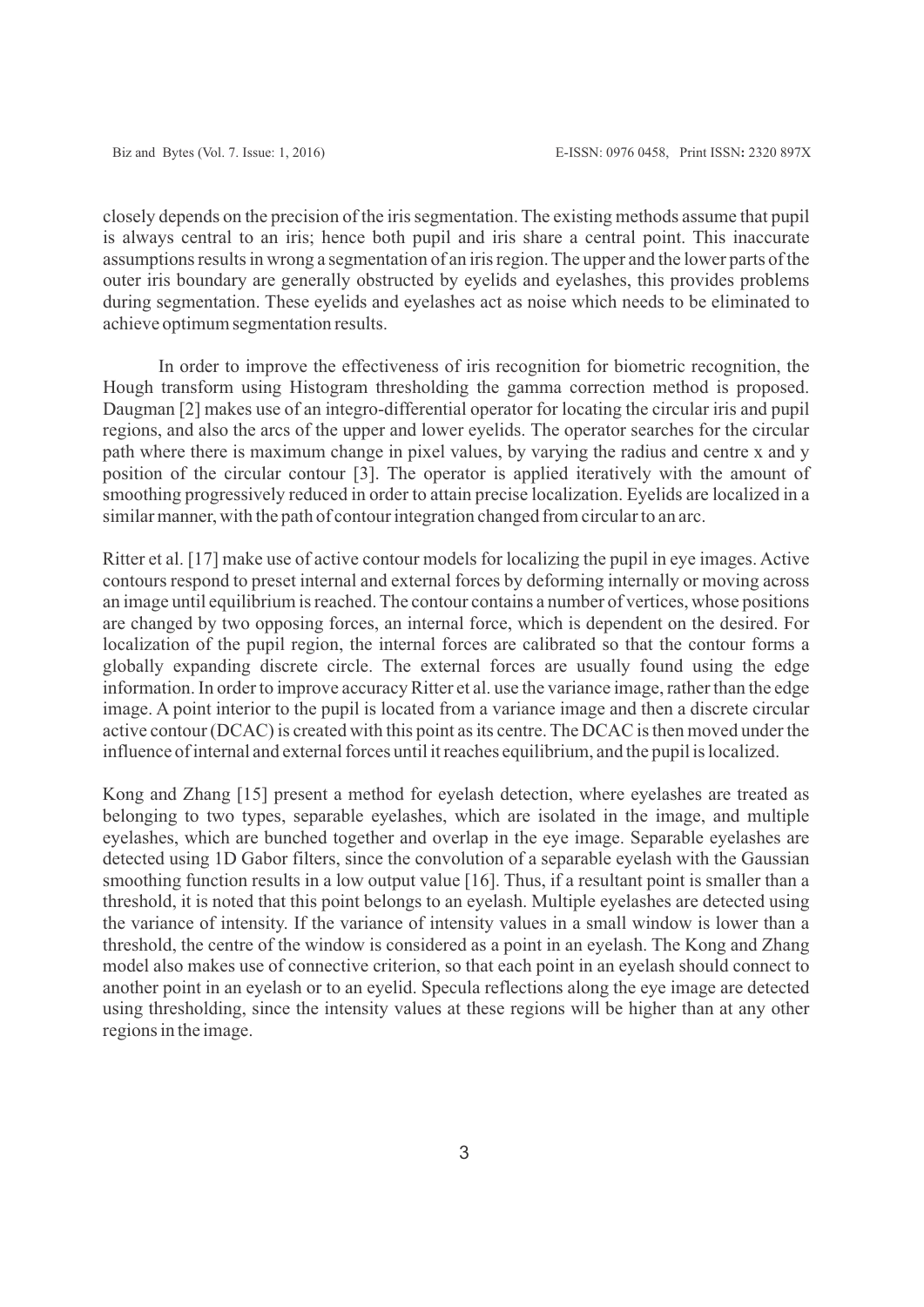

Fig.1 The eye image sample

The remainder of this paper is organized as the following. At first, in Section II we illustrate the various components of our proposed technique to Iris Recognition. Further, in Section III we present some key experimental results and evaluate the performance of the proposed system. At the end we provide conclusion of the paper in Section IV and state some possible future work directions.

### **Proposed Technique**

This section illustrates the overall technique of our proposed "An Efficient Biometric Iris Recognition using Hough's Transform Gamma Correction & Histogram Thresholding". We present an extensive survey of iris recognition methods and also give a brief review of related topics. The main objective of this implementation is given:

- 1. Canny's edge detection algorithm is computationally more expensive compared to Sobel, Prewitt and Robert's operator. However, the Canny's edge detection algorithm performs better than all these operators under almost all scenarios.
- 2. Histogram Thresholding based image segmentation is the process of partitioning a digital image into multiple segments (sets of pixels, also known as super pixels). The goal of segmentation is to simplify and change the representation of an image into something that is more meaningful and easier to analyze.
- 3. Histogram Thresholding-based methods are very efficient when compared to other image segmentation methods because they typically require only one pass through the pixels. In this technique, a histogram is computed from all of the pixels in the image, and the peaks and valleys in the histogram are used to locate the clusters in the image.
- 4. Compared with other biometric technologies, such as face, speech and finger recognition, Iris recognition can easily be considered as the most reliable form of biometric technology.
- 5. The gamma correction is an image-processing algorithm that compensates for the nonlinear effect of signal transfer between electrical and optical devices.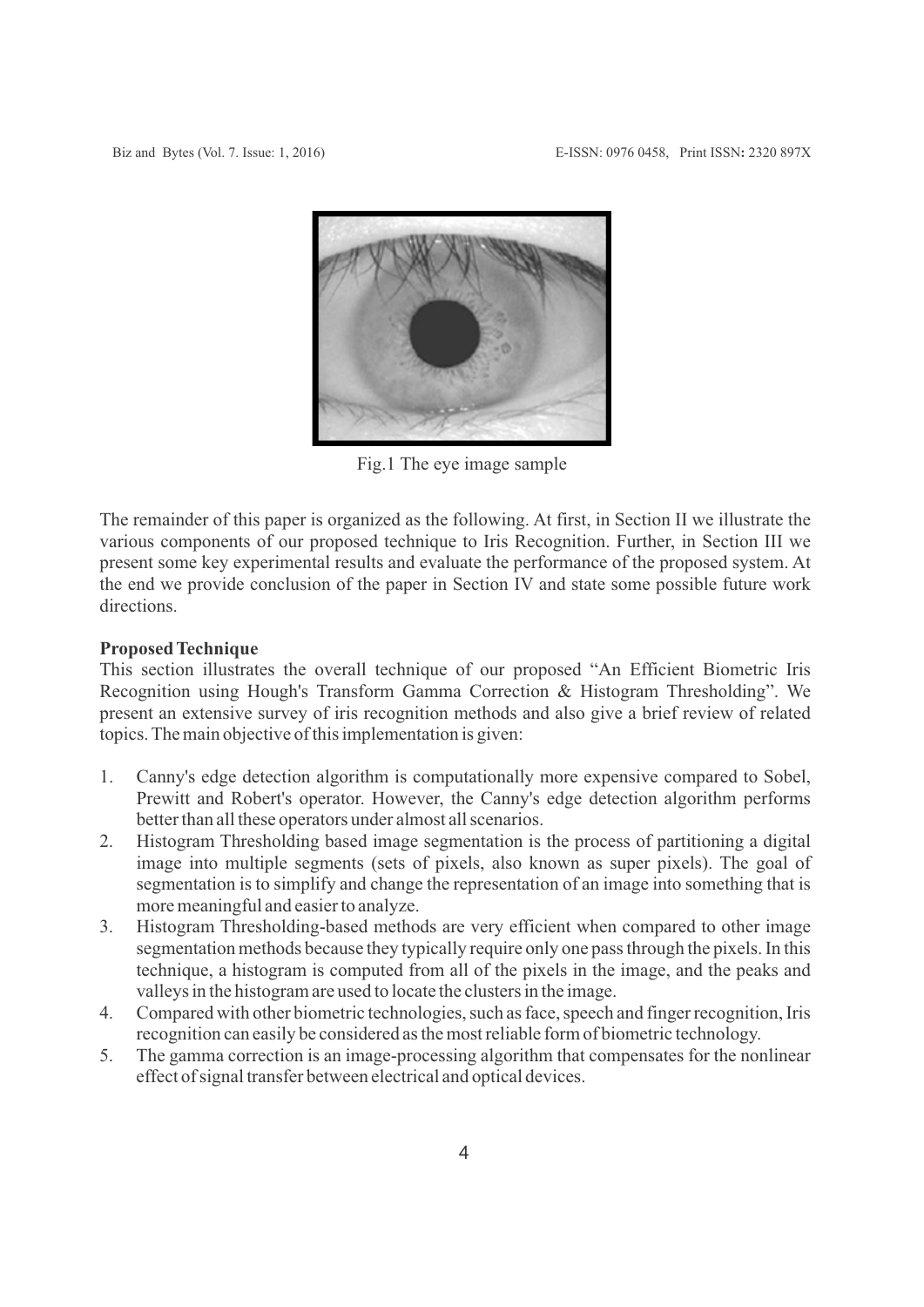#### **Gamma Correction**

Real

Where

The gamma correction is an image-processing algorithm that compensates for the nonlinear effect of signal transfer between electrical and optical devices. The image processing performed by video applications, such as CRTs, digital cameras, color printers, and scanners, includes a gamma correction for the output. Gamma correction, gamma nonlinearity, gamma encoding, or often simply gamma, is the name of a nonlinear operation used to code and decode luminance or tristimulus values in video or still image systems. Gamma correction is, in the simplest cases, defined by the following power-law expression:

Complex  
Complex  

$$
g(x, y; \lambda, \theta, \psi, \sigma, \gamma) = \exp\left(-\frac{x'^2 + \gamma^2 y'^2}{2\sigma^2}\right) \exp\left(i\left(2\pi\frac{x'}{\lambda} + \psi\right)\right)
$$

 $g(x, y; \lambda, \theta, \psi, \sigma, \gamma) = \exp\left(-\frac{x'^2 + \gamma^2 y'^2}{2\sigma^2}\right) \cos\left(2\pi \frac{x'}{\lambda} + \psi\right)$ 

Imaginary 
$$
g(x, y; \lambda, \theta, \psi, \sigma, \gamma) = \exp\left(-\frac{x'^2 + \gamma^2 y'^2}{2\sigma^2}\right) \sin\left(2\pi \frac{x'}{\lambda} + \psi\right)
$$

And 
$$
y' = -x \sin \theta + y \cos \theta
$$

In this equation,  $\lambda$  represents the wavelength of the sinusoidal factor,  $\theta$  represents the orientation of the normal to the parallel stripes of a Gabor function  $\psi$  is the phase offset,  $\theta$  is the sigma/ standard deviation of the Gaussian envelope and  $\gamma$  is the spatial aspect ratio, and specifies the ellipticity of the support of the Gabor function. Gabor filters are directly related to Gabor wavelets, since they can be designed for a number of dilations and rotations. However, in general, expansion is not applied for Gabor wavelets, since this requires computation of bi-orthogonal wavelets, which may be very time-consuming. Therefore, usually, a filter bank consisting of Gabor filters with various scales and rotations is created. The filters are convolved with the signal, resulting in a so-called Gabor space. This process is closely related to processes in the primary visual cortex. Jones and Palmer showed that the real part of the complex Gabor function is a good fit to the receptive field weight functions found in simple cells in a cat's striate cortex. The Gabor space is very useful in image processing applications such as optical character recognition, Iris detection and fingerprint recognition. Relations between activations for a specific spatial location are very distinctive between objects in an image. Furthermore, important activations can be extracted from the Gabor space in order to create a sparse object representation.

 $x' = x \cos \theta + y \sin \theta$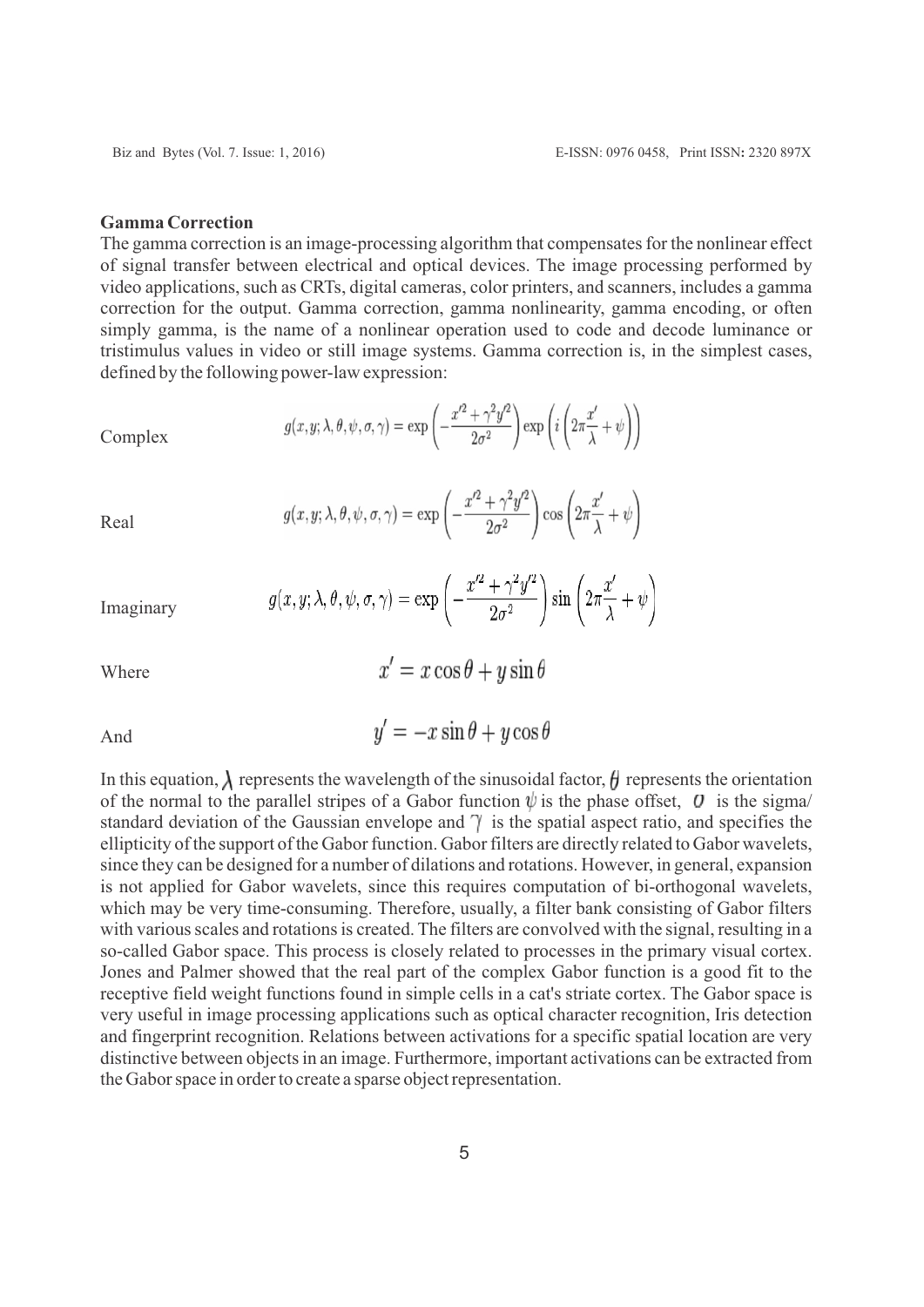## **Evaluation and Results**

To verify the effectiveness (qualities and robustness) of the proposed iris recognition, we conduct several experiments with this procedure on several images. In this work we load an iris image and apply the different technique on loaded image in the Image Processing Toolbox under the Matlab Software. Below steps of our proposed work is given:

- 1 Firstly we develop a particular GUI for this implementation. After that we develop a code for the loading the iris image file in the Matlab database.
- 2 Develop a code for the edge detection using canny edge detector and apply on the image.
- 3 Develop a code for the gamma correction with histogram thresholding for the segmentation and normalization. When code is develop then apply on the image for detection. We develop the code for the finding region of iris using Histogram thresholding.
- 4 After that we develop code for the iris matching using PCA. The main figure window of our proposed method is given below:



Fig.2 Main Figure Window

| <b>Load Iris Image</b>   | Efficient Biometric Iris Recognition Using Gamma Correction & Histogram<br><b>Thresholding with PCA</b> |                           |
|--------------------------|---------------------------------------------------------------------------------------------------------|---------------------------|
| Normalization            |                                                                                                         |                           |
| <b>Show Result</b>       |                                                                                                         |                           |
| <b>Load Dataset</b>      |                                                                                                         |                           |
| <b>Start Recognition</b> |                                                                                                         |                           |
| Recognised Image         |                                                                                                         | SELECT FOLDER FOR DATASET |
| RESET                    |                                                                                                         | CREATE DATASET            |

Fig.3 Work Panel Figure Window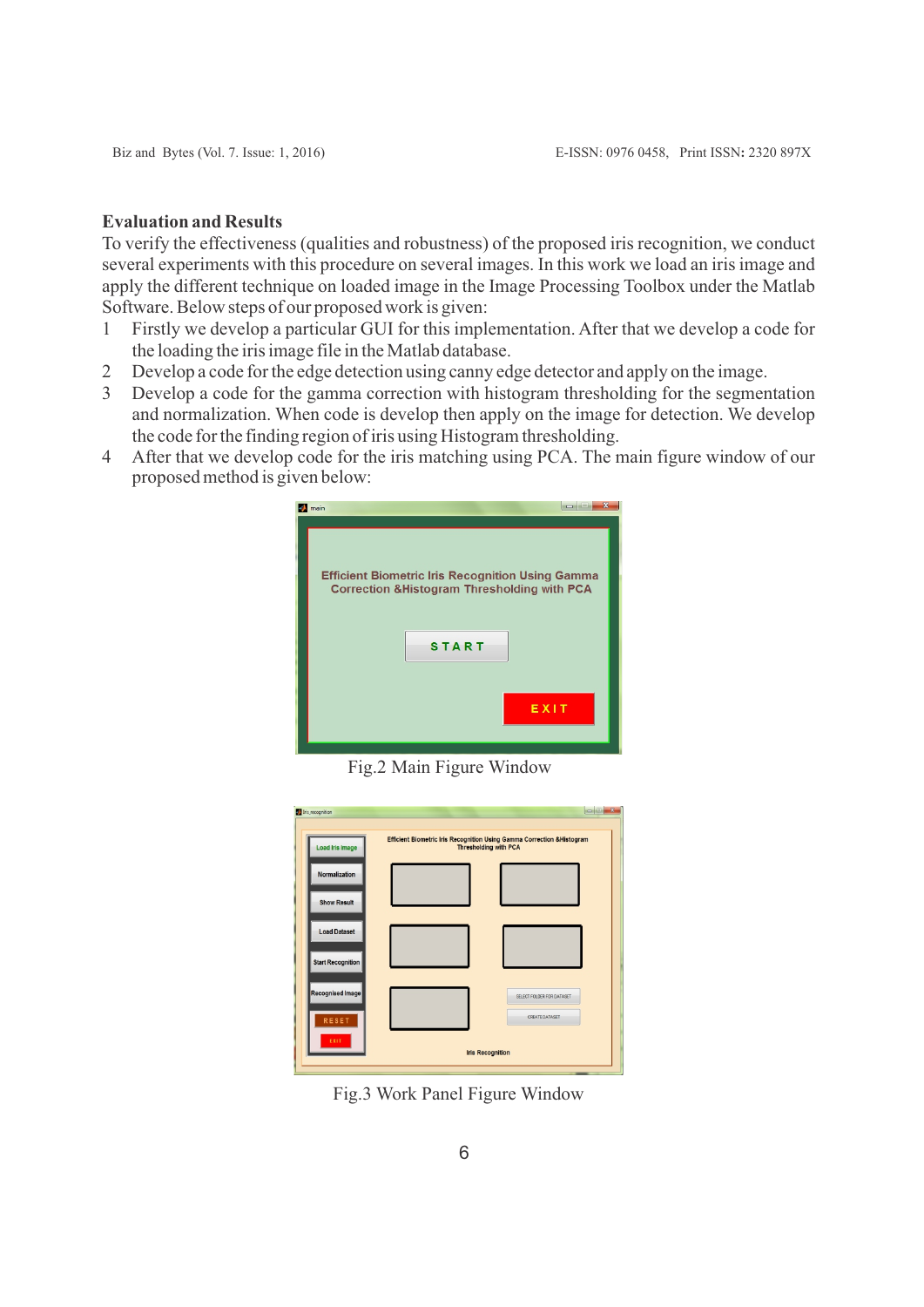# **Results:**



Fig.4 Original Iris Image



Fig.5 Edge Image



Fig.6 Gamma Correction Image



Fig.7 Region of Iris



Fig.8 Normalized Image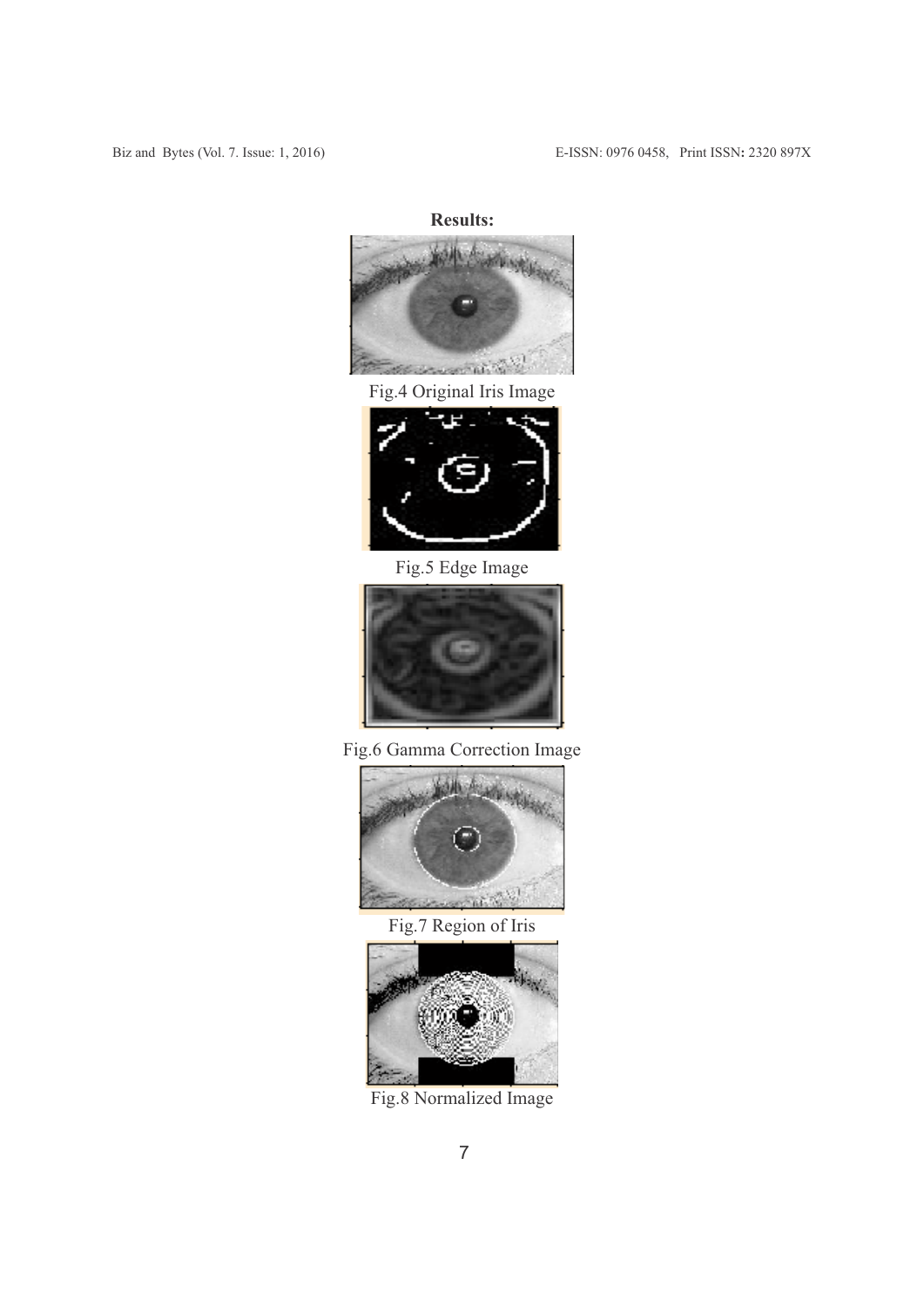

Fig. 9 Comparison of FAR, FRR and complete%



Fig. 10. Result Image

## **Conclusion and Furure Scope**

In this paper, we present proposed "An Efficient Biometric Iris Recognition using Gamma Correction & Histogram Thresholding with PCA". Iris recognition is most accurate and reliable biometric identification system. This paper described ocular detection which is very useful in biometric recognition. Image denoising is used for eliminating noise which gives better result. First step is to filter out any noise in the original image before trying to locate and detect any edges. As the Gaussian filter can be computed using a simple mask, it is used exclusively in the Canny algorithm. Once a suitable mask has been calculated, the Gaussian smoothing can be performed using standard convolution methods. A convolution mask is usually much smaller than the actual image. Segmentation of iris is the main stage of iris recognition, because if areas that are wrongly identified as ocular regions will corrupt biometric templates resulting in very poor recognition. So the ocular region should be identified very accurately. The Specular reflection are observed and eliminated. A system is designed for enhancing and matching the conjunctival structure. This conjunctival structure is used in biometric recognition, which is also known as Iris Recognition System. The experiments presented in the paper demonstrate that at its best, the iris region holds a lot of promise as a novel modality for identifying humans with a potential of influencing other established modalities based on ocular and face. At the very least, the results suggest a potential for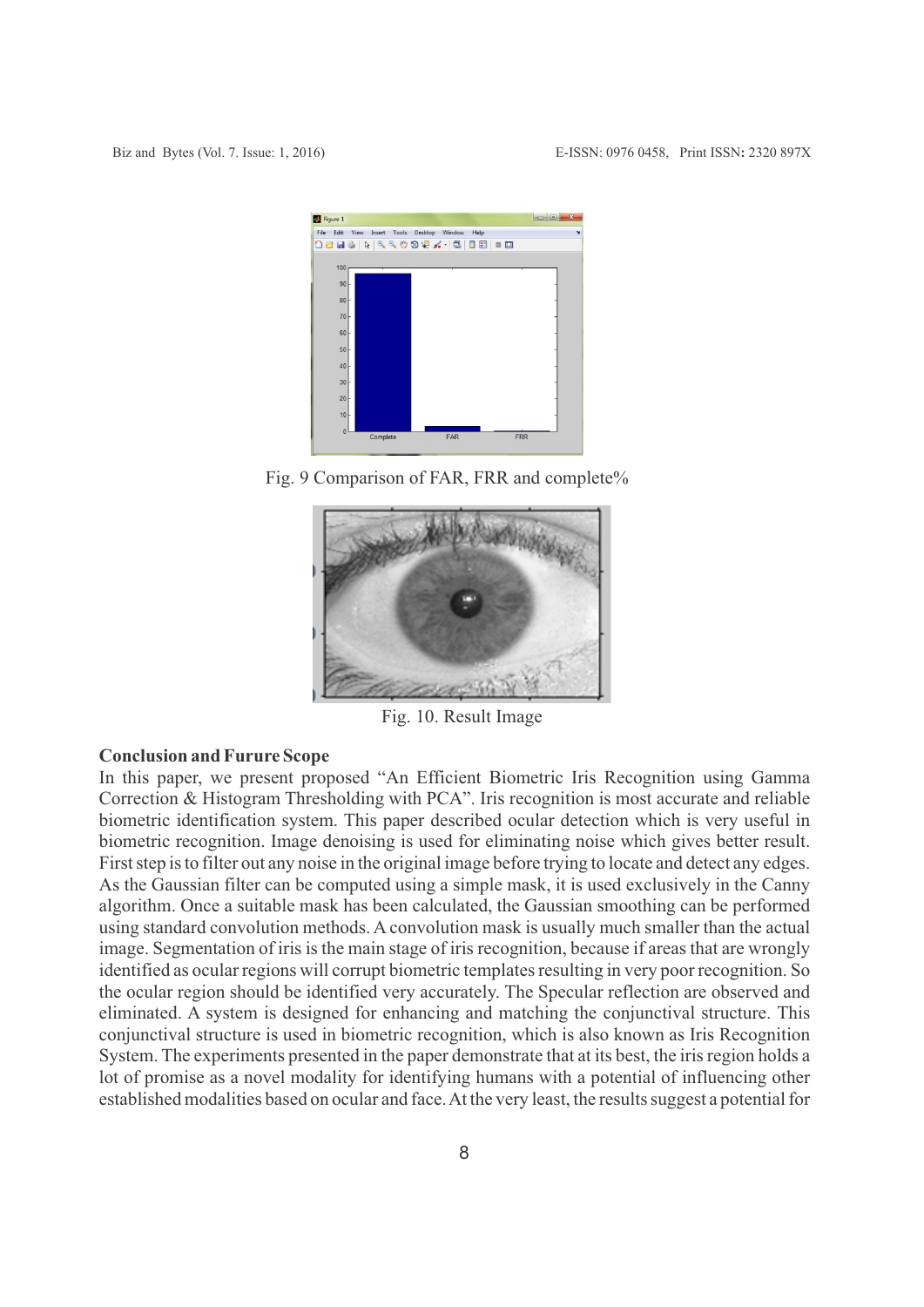using iris region as a soft biometric. Future work includes evaluation of more iris features, comparison of iris based recognition performance to a commercial face recognition algorithm, exploration of how the capture conditions and the image quality such as uncontrolled lighting, or subjects wearing cosmetics affect the Periocular skin texture and color, among others.

## **References**

- [1] C. Tisse, L. Martin, L. Torres and M. Robert, " Person identification technique using human iris recognition", International Conference on Vision Interface, Canada, 2002.
- [2] Chinese Academy of Sciences Institute of Automation. Database of 756 Greyscale Eye Images. http://www.sinobiometrics.com Version 1.0, 2003.
- [4] D. Field, "Relations between the statistics of natural images and the response properties of cortical cells", Journal of the Optical Society of America, 2011.
- [4] E. Wolff. Anatomy of the Eye and Orbit.  $7<sup>th</sup>$  edition. H. K. Lewis & Co. LTD, 1976.
- [5] Indian Institute of Technology Delhi, iris Database for research. http://web.iitd.ac.in/~biometrics/Database\_Iris.html ,2013
- [6] J. Daugman. How iris recognition works. Proceedings of 2002 International Conference on Image Processing, Vol. 1, pp 16-22 2002.
- [7] J. Daugman, "Biometric personal identification system based on iris analysis", United States Patent, Patent Number: 5,291,560, 2010.
- [8] J. Daugman. High confidence visual recognition of persons by a test of statistical independence. IEEE Transactions on Pattern Analysis and Machine Intelligence, Vol. 15, No. 11, pp 1148-1160 , 2011
- [9] L. Ma, Y. Wang and T. Tan, "Iris recognition using circular symmetric filters", National Laboratory of Pattern Recognition, Institute of Automation, Chinese Academy of Sciences, 2002.
- [10] Lim, K. Lee, O. Byeon and T. Kim, "Efficient iris recognition through improvement of feature vector and classifier", ETRI Journal, Vol. 23, No. 2, Korea, pp 1220-1225, 2001.
- [11] W. Kong and D. Zhang, "Accurate iris segmentation based on novel reflection and eyelash detection model", Proceedings of 2001 International Symposium on Intelligent Multimedia, Video and Speech Processing, Hong Kong, 2001.
- [12] M. Kass, A. Witkin, D. Terzopoulos and Snakes, "Active Contour Models", International Journal of Computer Vision**,** 2008.
- [13] N. Ritter, "Location of the pupil-iris border in slit-lamp images of the cornea", Proceedings of the International Conference on Image Analysis and Processing, 1999.
- [14] R. Wildes, "Iris recognition: an emerging biometric technology". Proceedings of the IEEE, Vol. 85, No. 9, pp 1349 13-60, 1997.
- [15] R. Wildes, J. Asmuth, G. Green, S. Hsu, R. Kolczynski, J. Matey and S. McBride, "A system for automated iris recognition", Proceedings IEEE Workshop on Applications of Computer Vision, Sarasota, FL, pp. 121-128, 2011.
- [16] S. Noh, K. Pae, C. Lee and J. Kim "Multiresolution independent component analysis for iris identification", The 2002 International Technical Conference on Circuits/Systems, Computers and Communications, Phuket, Thailand, 2002.